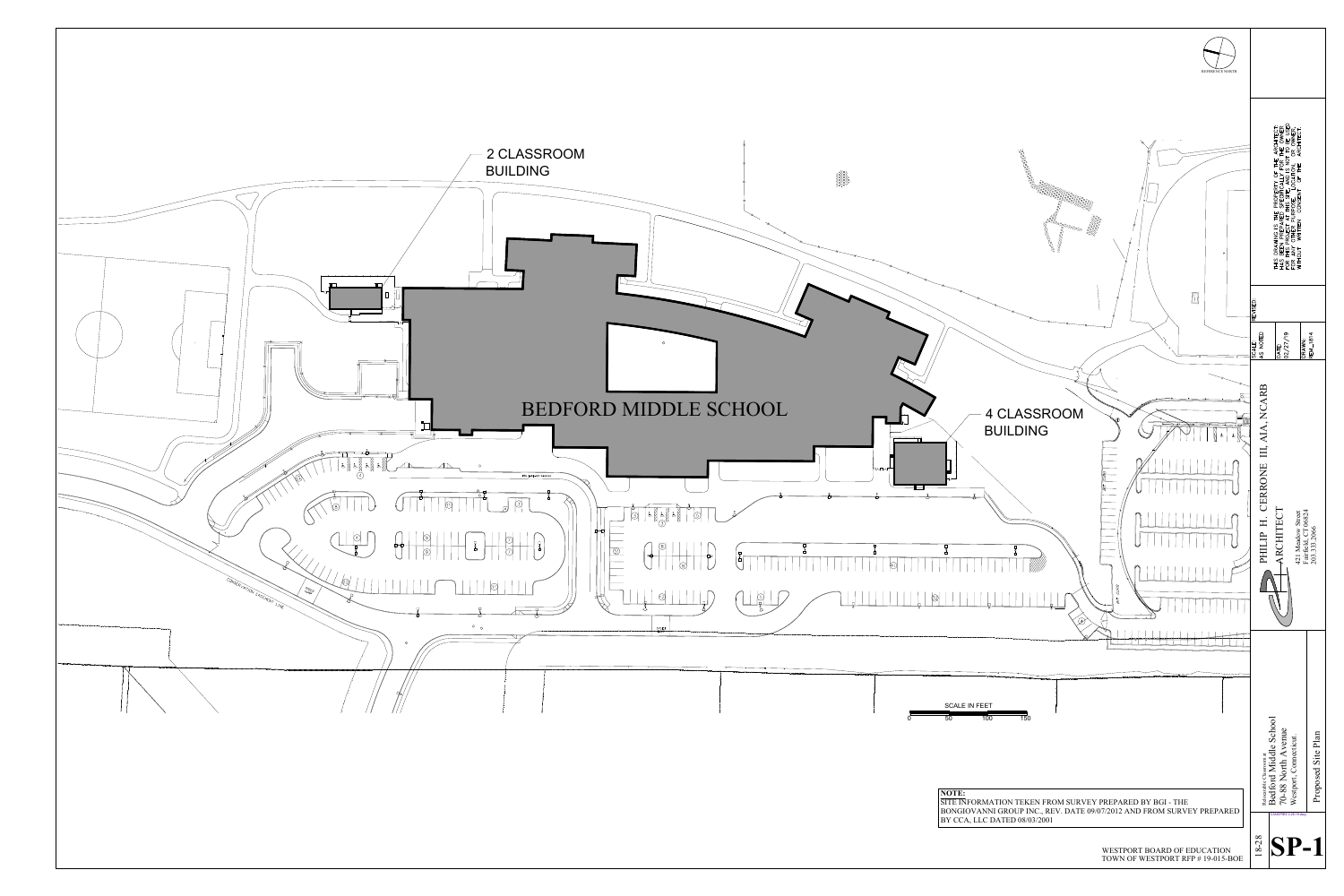![](_page_1_Figure_20.jpeg)

REFERENCE NORTH

THIS DRAWING IS THE PROPERTY OF THE ARCHITECT:<br>HAS BEEN PREPARED SPECIFICALLY FOR THE OWNER<br>FOR THIS PROJECT AT THIS SITE, AND IS NOT TO BE USED<br>FOR ANY OTHER PURPOSE, LOCATION, OR OWNER,<br>WITHOUT WRITTEN CONSENT OF THE ARC

 $\overline{\mathbf{Q}}$ 

)ATE:<br>12/27,

j n

TOWN OF WESTPORT RFP # 19-015-BOE

![](_page_1_Figure_0.jpeg)

# Scope: Framing: and outside.

## CANOPY SPECIFICATIONS

1. Provide and install canopies at each of the 2 ne modular classroom buildings, including all framing, side panels where specified, canopy and all related components. 2. Canopy and framing is to be installed to meet all applicable codes and regulations, including flame resistance, wind and uplift requirements of the building code.

1. Framing members are to be Gatorshield galvanized steel tubing with zinc coating inside

2. Steel columns are to be 3" x 3" x 12 gauge minimum.

3. Steel canopy framing members are to be 1" x 1" (18 ga) and 1" x 2" (16 ga) as required to meet all codes and regulations.

4. Steel posts are to be bolted down to existing concrete slabs where applicable and are to be secured to new concrete footings where concrete slab does not exist. 5. Frame connections are to be welded.

# Canopy and side Panels:

1. Clear panels are to be marine grade, clear panels, Isinglass or approved equal.

2. Solid sections and borders on side panels are to be pre-stressed, watertight, frame resistant vinyl. Ferrari Soltis Proof 502 or approved equal.

3. All vinyl must meet all applicable codes and regulations, including fire retardant and

- 
- flame resistance.

## Submittals:

1. Contractor must apply for and obtain a building permit for their work prior to proceeding. Owner will be responsible for obtaining a zoning permit.

- 
- 2. Permit fees will be waived.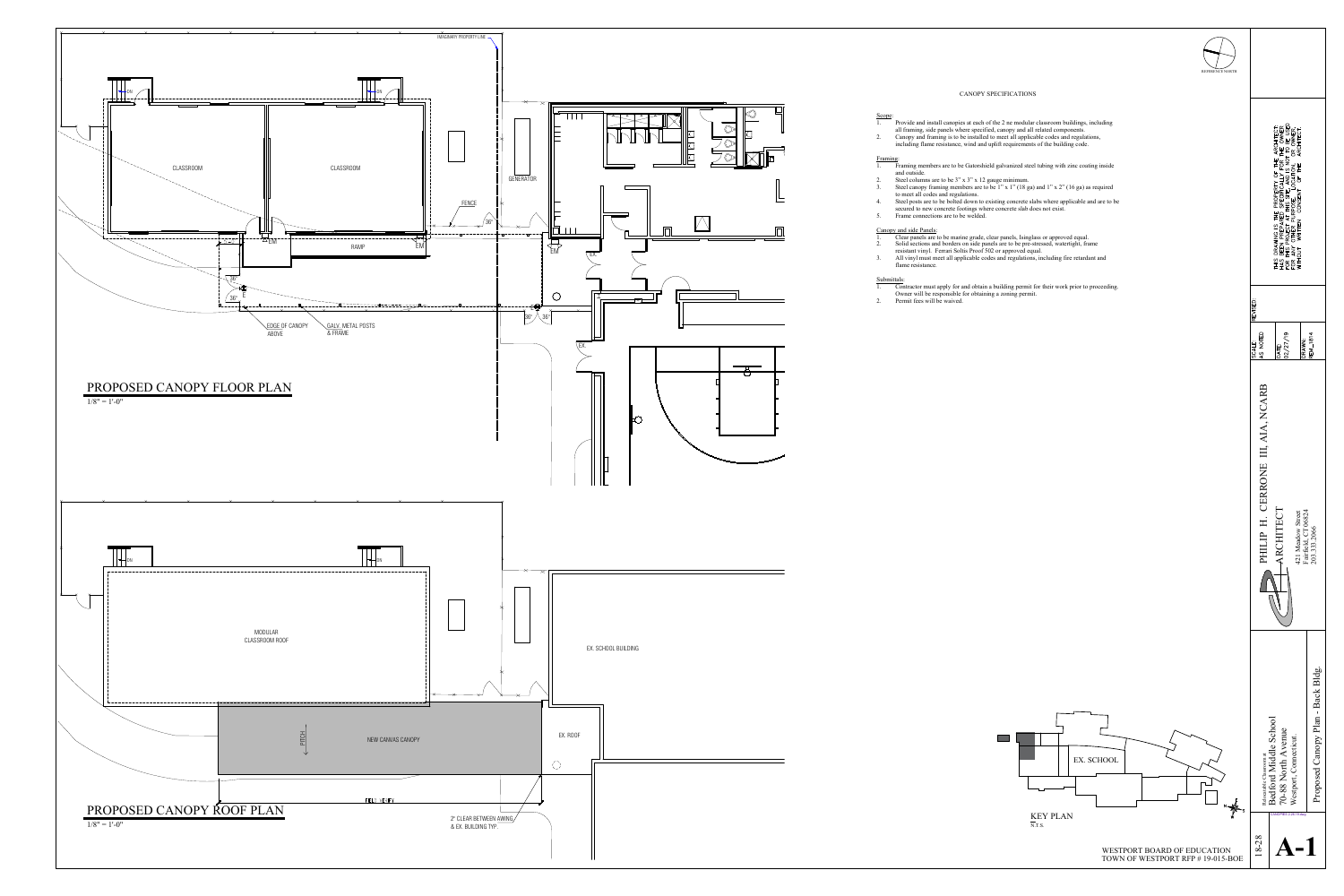![](_page_2_Figure_0.jpeg)

- 
- 
- 
- 
- 
- 
- 
- 
- 
- 

- 
- 
- 
-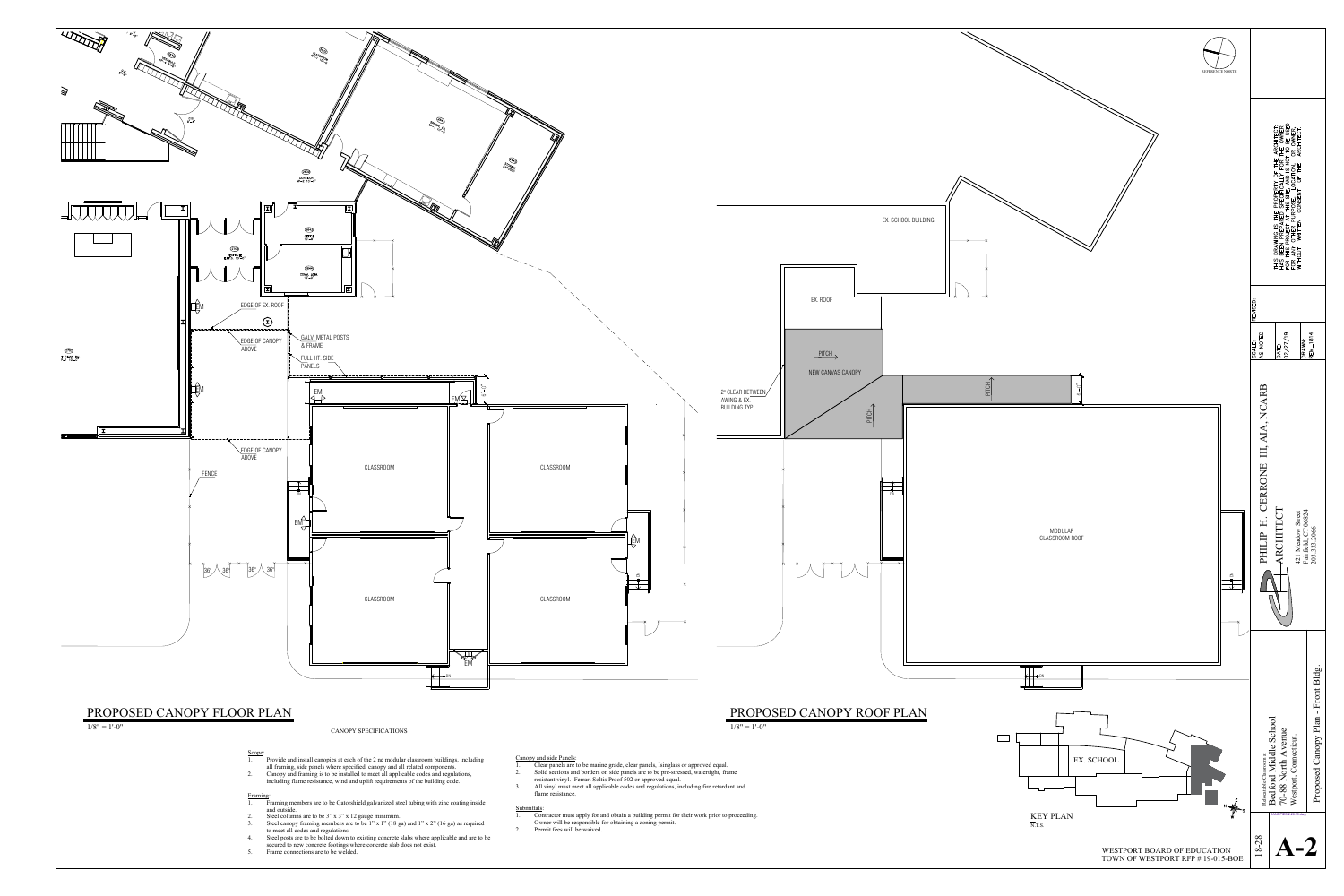![](_page_3_Figure_0.jpeg)